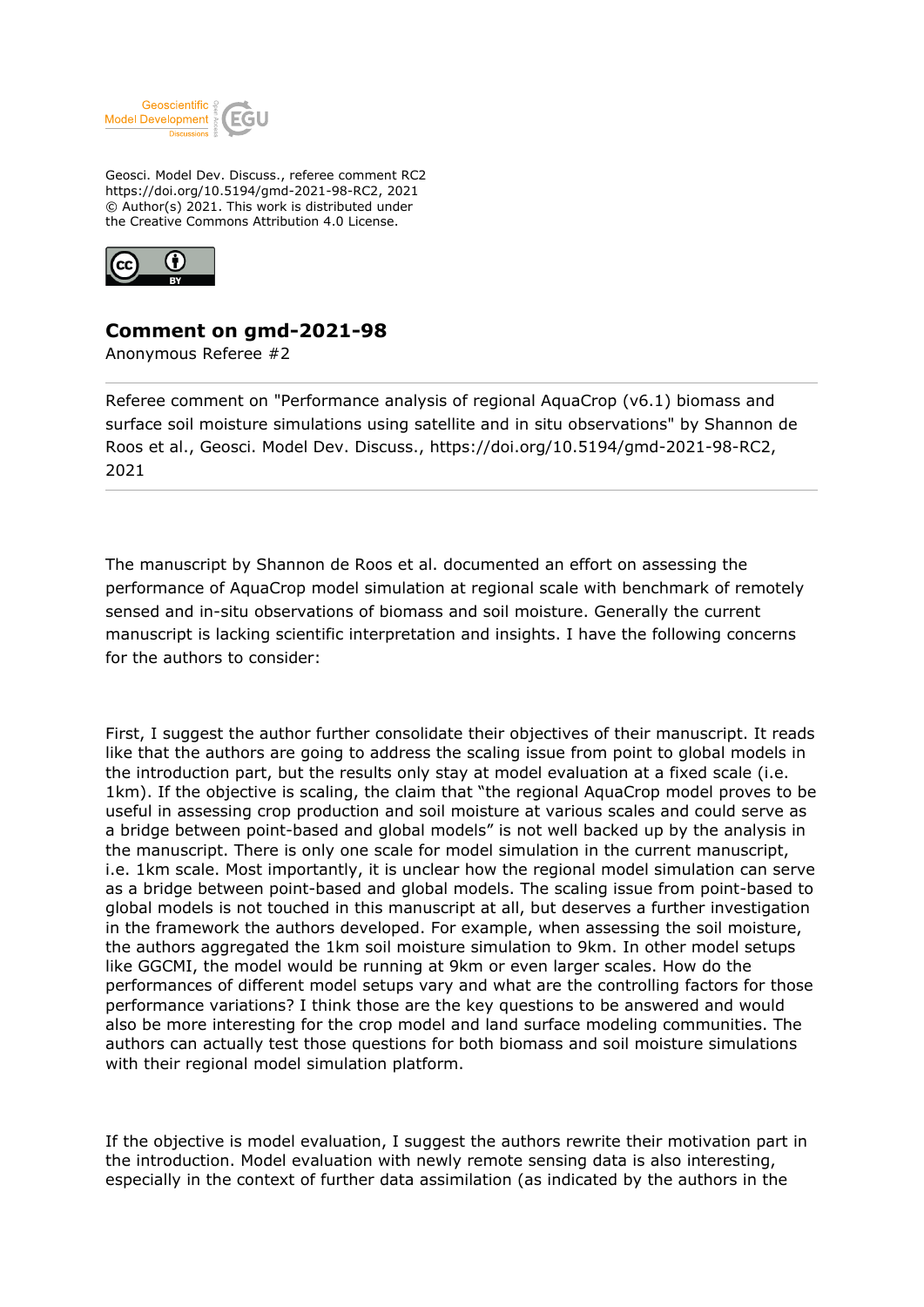conclusion part) experiments in which we need to have some information about the model uncertainties.

Second, the authors make many simplifications in their model set up. For example, they set up a generic C3 crop in their simulation. However, this is not well justified. At least, I see a hot spot for corn production in their region. The authors may need to take into consideration of C4 crops or at least quantify the uncertainty of neglecting it (which is not reasonable). They also found that the soil moisture simulation performance is higher at areas with smaller AEI (indicating irrigation area fraction). However, the irrigation is not simulated in their set up. This raise a question: why do we care the performance of an unrealistic model set up? The performance evaluation is only valid when the modelers tried their best to mimic the reality. Otherwise, it is too arbitrary to say anything about the model performance when there is great uncertainty in both model simulations and satellite observations.

Third, it seems that the transpiration simulation in AquaCrop plays a very important role in simulating biomass and soil moisture. Why not do some assessment on transpiration simulation with flux tower and remote sensing ET data?

Forth, the authors directly jumped to conclusion after showing their results. Are there any insights to be discussed from this model evaluation effort? I suggest the authors bring up their most important findings and give more implications about crop model set up and evaluation at regional scale in the discussion part, which is now totally missing. Otherwise, the scientific merit of this manuscript is largely limited.

Other comments:

L80-81: please specify the soil layer depths you used in your regional setup. This is critical information when you want to compare your simulation with satellite-based soil moisture retrievals.